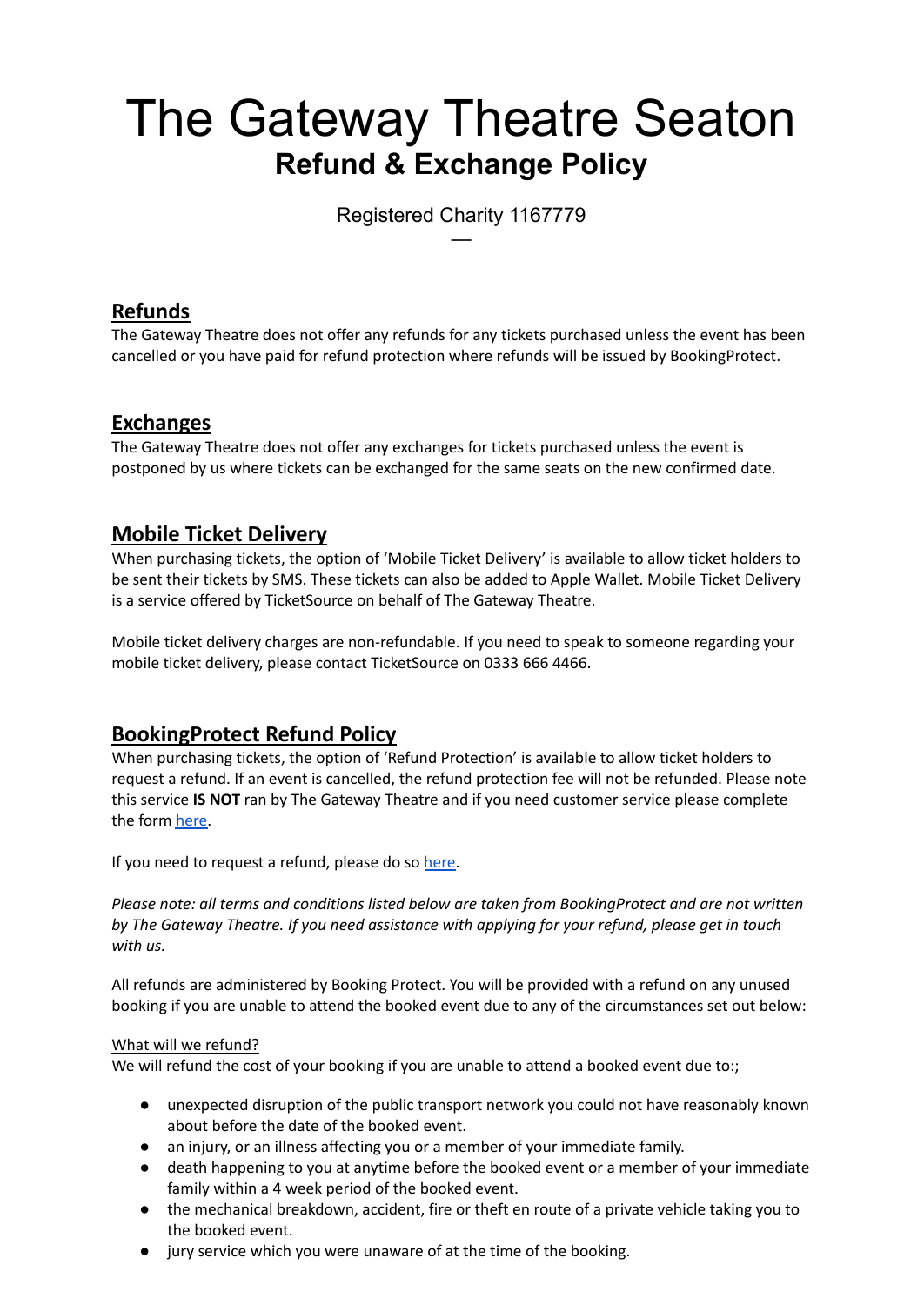- burglary or fire at your residence in the 48 hours immediately before the booked event that required the attendance of the emergency services.
- you being summoned to appear at court proceedings as a witness which you were unaware of at the time of booking.
- you being a member of the armed forces and being posted overseas unexpectedly.
- adverse weather including snow, frost, fog or storm where the Police services or other Government agency have issued warnings not to travel. You must provide confirmation of relevant road closures from the Police or the relevant Government agency.
- you being relocated permanently for work by your employer at the time of booking more than 100 miles from the booked event which you were unaware of at the time of booking or you are unexpectedly made compulsory redundant.

#### What will we not refund?

We will not provide a refund where:

- you cannot provide a doctor's report for injury or illness.
- you cannot return all unused tickets or vouchers forming part of the booking.
- your sole reason for not attending is due to another member of your group no longer being able to attend for any reason.
- you are unable to attend a booked event because you are unable to obtain a visa to travel.
- the booked event is cancelled, abandoned, postponed, curtailed or relocated.
- you decide not to attend a booked event other than for a reason included within this Booking Refund Protection.
- you are prevented from travelling to a booked event due to disruption of the public transport network which is public knowledge prior to the booked event.
- you are being relocated temporarily for work by your employer at the time of booking or you have applied for relocation more than 100 miles from the booked event.
- you can recover any part of the booking.
- in our reasonable opinion, you did not allow sufficient time to travel to a booked event.
- you carry out a criminal act which prevents you attending a booked event.
- you are prevented from travelling to a booked event due to an outbreak of a contagious disease and the Government or any agency acting on behalf of the Government has imposed a ban on travel.
- you make a false or fraudulent refund application or support a refund application by false or fraudulent document, device or statement.
- you submit your refund request more than 45 days after the booked event.

We will not pay for travelling or associated expenses (unless travel costs are included as part of the total booking price), or any loss other than the purchase price, including booking fee, of the booked event.

We will not pay any consequence of war, invasion, acts of foreign enemies, hostilities (whether war be declared or not), civil war, rebellion, revolutions, insurrection, military or usurped power, riot, civil commotion, strikes, lockout, terrorism, malicious intent or vandalism, confiscation or nationalisation of or requisition or destruction of or damage to property by or under the order of any government or public or local authority.

We will not pay any costs you incur in submitting or providing evidence to support your refund application.